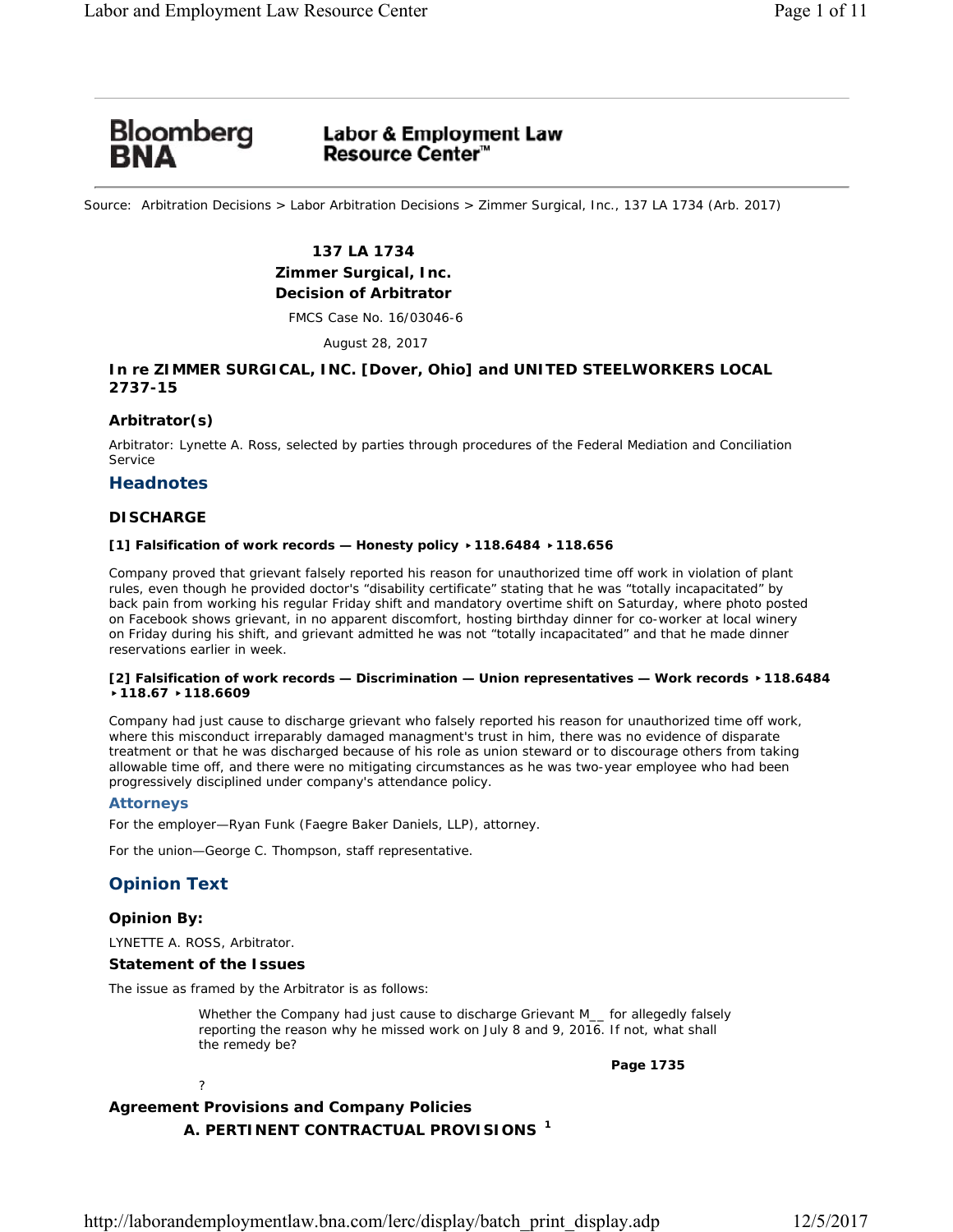# *ARTICLE I RECOGNITION AND UNION MEMBERSHIP*

*Section 1*. The Company recognizes the Union as the exclusive bargaining agent with respect to rates of pay, hours of employment and other conditions of employment for all hourly-paid production and maintenance employees of the Company, but excluding all office and clerical employees, guards, professional employees and all supervisors as defined in the Labor Management Relations Act of 1947, as amended. \* \* \*

*ARTICLE II MANAGEMENT RIGHTS*

*Section 1*. The management of the plant and works and the direction of the working forces and the operations at the plant and works, including the making or reasonable rules not in conflict with the Agreement, the hiring, promoting of employees, discharging or otherwise disciplining of employees for cause …, are the exclusive functions of management; provided, however, that in the exercise of such functions, the management shall not violate the provisions of this Agreement …

\* \* \*

# *ARTICLE III ADJUSTMENT OF GRIEVANCES*

\* \* \*

*Section 4*. Should any differences arise between the Company and the Union as to the meaning and application of the provisions of this Agreement or as to any question pertaining to the rates of pay, hours of work, or other conditions of employment of any employee, there shall not be any suspension of work or slow down of work on account of such differences, but an earnest effort shall be made to settle such differences promptly in accordance with the provisions of this Agreement in the manner hereinafter set forth.

\* \* \*

*Section 6*. For the purpose of orderly and expeditious adjustment of grievances, which arise out of differences between employees and the Company not disposed of under Section 5 above, the following procedure shall be followed:

*STEP 1*

If the difference is not adjusted to the satisfaction of the employee within one (1) working day after presentation to the supervisor as provided for in Section 5 above, the employee shall state the grievance in writing within three (3) working days …

## *STEP 2*

If the grievance is not adjusted to the satisfaction of the employee within three (3) working days after receipt of the written grievance, such grievance shall be considered at the next grievance meeting between the Grievance Committee and a representative of the Company … Any decision reached at a grievance meeting shall be communicated in writing to the committee within ten (10) working days following the meeting.

## *STEP 3*

If the decision reached by the Grievance Committee is not satisfactory, the grievance shall be discussed at a meeting to be held at the Company office within thirty (30) calendar days of the Step 2 answer … The Company's answer will e within ten (10) working days after the meeting.

## *STEP 4*

Within ten (10) working days after the answer from Step 3, the Union may appeal the entire dispute to an impartial arbitrator for determination. Such appeal shall be filed with the Federal Mediation & Conciliation Service and a copy thereof shall be sent to the Company. The expenses of the arbitration shall be paid equally by the parties hereto. The decision of the arbitrator shall be final and conclusive except that the arbitrator shall have no authority to add to, subtract from, or in any way modify the terms of this Agreement.

\* \* \*

# *ARTICLE V HOURS OF WORK AND OVERTIME*

*Section 1(a)*. The normal regularly scheduled work week … shall consist of five (5) consecutive days of eight (8) hours each, Monday through Friday. Regular starting time, except for a department working three (3) continuous shifts,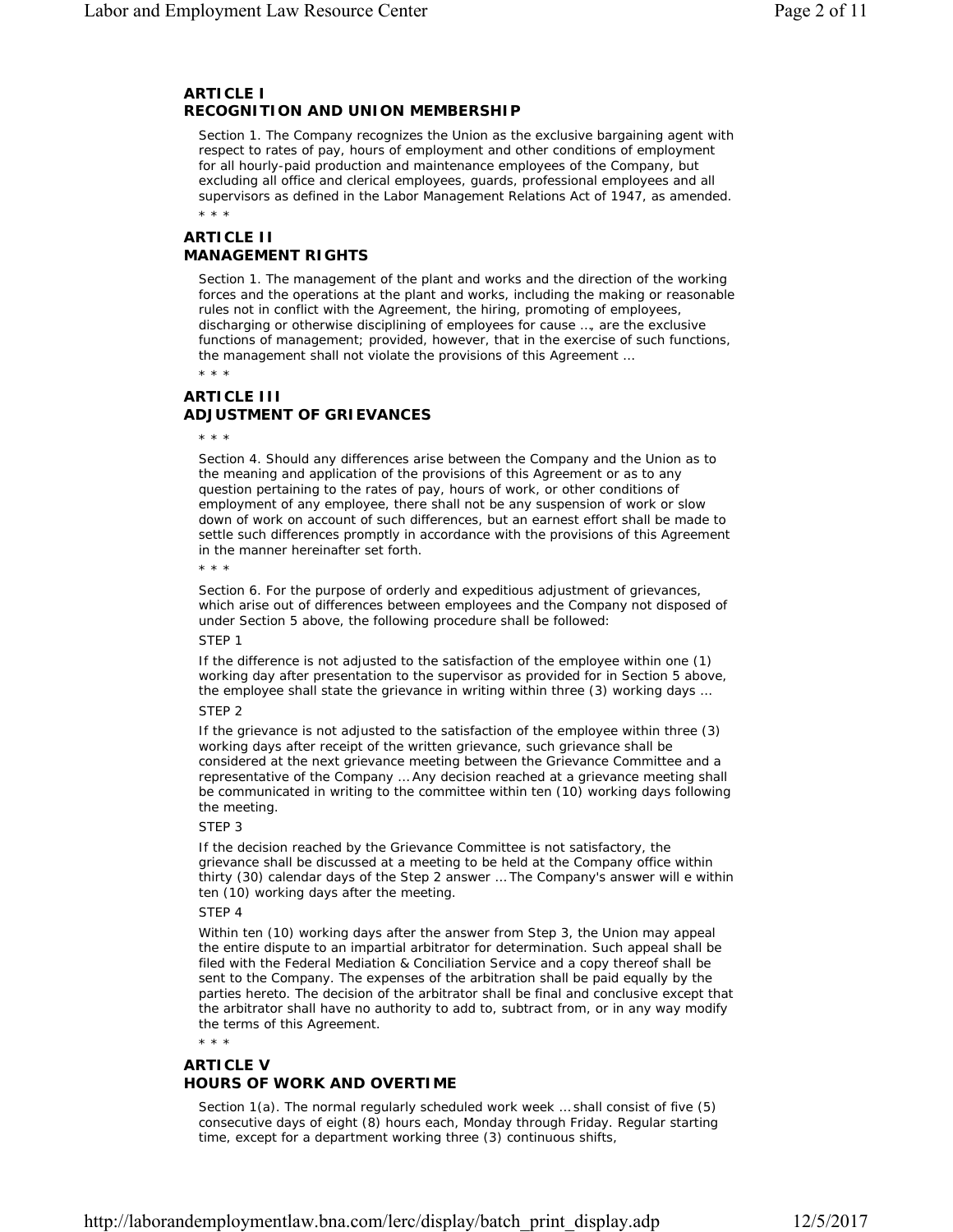#### **Page 1736**

will be 10:30 p.m. for the Midnight shift and 7:00 a.m. for the Day shift and 3:30 p.m. for the Afternoon shift.

\* \* \*

# *ARTICLE IX SENIORITY*

\* \* \*

*Section 5*. Seniority shall be lost for any of the following reasons:

\* \* \*

*(b)* Discharge for cause.

## *B. PERTINENT COMPANY POLICIES*

*1. ZIMMER BIOMET HUMAN RESOURCES POLICY <sup>2</sup>*

\* \* \*

*In addition to the conduct described previously, you are prohibited from:*

\* \* \*

• Falsifying or altering any Zimmer Biomet record or report, such as reports prepared for any government agency, application for employment, a medical report, a production record, a time card or an expense report, or giving false or misleading information to Zimmer Biomet management. (Co. Exh. 1 at 12.) \* \* \*

*Prohibited Conduct*

The following acts or conduct are prohibited:

\* \* \*

• Falsifying any reports or records (including but not limited to time cards, employment applications, or production records). (*Id.* at 17.)

\* \* \*

#### *Violation of Plant Rules*

A Team Member who fails, at any time, to maintain proper standards of conduct or who violates any of the above rules shall be subject to disciplinary action up to and including discharge in accordance with any applicable collective bargaining agreement. (*Id.* at 18.)

\* \* \*

*2. STANDARD OPERATING PROCEDURE - PLANT RULES <sup>3</sup>*

\* \* \*

2. *THE FOLLOWING ACTS OR CONDUCT ARE PROHIBITED* (Emphasis supplied.) \* \* \*

• Falsifying any reports or records (including but not limited to time cards, employment applications, or production records). (Er. Exh. 2 at 3.)

\* \* \*

### 4. *DISCIPLINARY ACTION*

• An employee who fails, at any time, to maintain proper standards of conduct or who violates any of the above rules shall be subject to disciplinary action up to and including discharge. (*Id.* at 5.)

\* \* \*

*3. POLICY & PROCEDURES - ATTENDANCE POLICY (Applies to Hourly Employees) 4*

\* \* \*

## *Absences*

If an employee is absent for more than four hours during any part of the scheduled shift, it will be treated as one full day's absence … (Er. Exh. 3 at 1.)

If an employee is absent for two or more consecutive days due to the *same illness* …, the consecutive days will be counted as one absence … (Emphasis supplied.) (*Id.*)

A note from the physician verifying illness and date(s) will be required by the supervisor and will then be considered an excused absence. It is the employee's responsibility to turn in all appropriate paperwork upon returning to work. (*Id.*)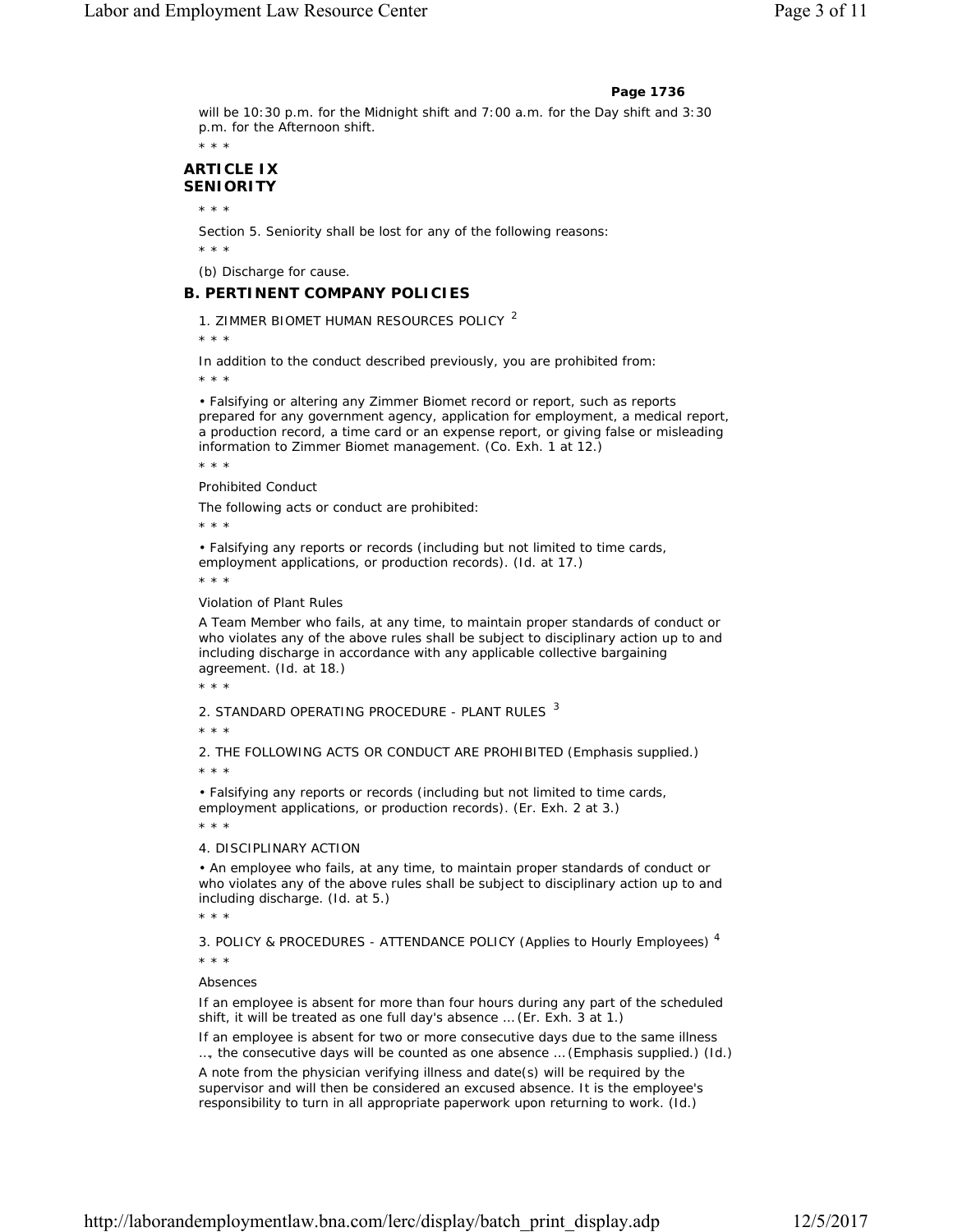… Absences due to approved FMLA will not count toward disciplinary action. If absence is due to disability or FMLA, the employee must state this to their supervisor when calling in. (*Id.*)

\* \* \*

*Reporting Absences/Tardiness*

It is the employee's responsibility to report all incidents of absence and tardiness directly to a supervisor prior to the start of the shift. (*Id.* at. 2.)

**Page 1737**

#### *Point System for Disciplinary Action*

Incidents of unexcused absence, both full and partial days, are recorded on the following point system:

One-half (1/2) point for each occurrence of an appropriately reported partial day's absence of four hours or less (including arriving late and leaving early).

One (1) point for each occurrence of an appropriately reported absence for more than four hours.

One-half (1/2) point will be added for failure to report absences and tardiness before the start of the shift.

Accumulation of more than 3 points of unexcused absences in a six month period and/or absenteeism exceeding 10% of total attendance, with or without physician slips, will be grounds for disciplinary action. *The Company reserves the right to review overall patterns of absenteeism and initiate progressive discipline.* (Emphasis supplied.) (*Id.* at 2-3.)

\* \* \*

Once a disciplinary notice has been issued the employee must work a full year without any additional notices for that discipline to be removed. If the employee receives a discipline notice within that year, the employee must go a full year starting from the second discipline in order for those disciplines to be removed. \* \* \*

The progression of disciplinary action will be a counseling, verbal warning, written warning, 3-day suspension, and discharge, depending on the occurrence and severity of the problem.

\* \* \*

*Amendment to the Attendance Policy - Effective January 5, 2004*

*A note from the physician verifying illness and date(s) will be required by the supervisor and will then be considered an excused absence. It is the employee's responsibility to turn in all appropriate paperwork within two working days of the*  employees' return. Physician notes turned in after this time frame will not be *recognized as an excused absence.* (*Id.* at 3.)

The Agreement entered into as of the  $16<sup>th</sup>$  day of May 2015, by and between Zimmer Surgical, Inc., a Delaware Corporation, or its assigns and successors, (hereinafter referred to as the "Company") and the United Steel, Paper and Forestry, Rubber, Manufacturing, Energy, Allied Industrial and Service Workers International Union, AFL-CIO, CLC on behalf of Local 2737-15 (hereinafter referred to as the "Union"), governs the instant dispute. (Jt. Exh. 1.)

 $2$  The Zimmer Biomet Human Resources Policy Handbook for Surgical Union Team Members, Revision 1, Effective 1/1/2016, was in effect at the time of this dispute. (Er. Exh. 1.)

 $3$  (Er. Exh. 2.)

 $4$  (Er. Exh. 3.)

## **Factual Background**

Zimmer Surgical ("Company") operates a manufacturing facility at Dover, Ohio, for the production of supplies for surgical procedures. Its primary product is the Pulsavac, a gun with changeable tips used to clean wounds with a saline solution. The Company operates an irrigation department, in which employees, classified as "general labor," are assigned to work one of two shifts. Employee M\_\_ ("Grievant") held a second shift position in the Irrigation Department. His shift commenced at 3:30 p.m., and was supervised by Production Supervisor Richard Stoffer. (Er. at 2.) The above-referenced Agreement between the Company and United Steelworkers ("Union") covers approximately 170 of the 350 employees at the Dover facility, including the Irrigation Department employees. (*Id.*)

The Grievant commenced employment with the Company in 2014. The Grievant's testimony and training documents also entered into evidence serve to establish that he had been trained on the manufacturing procedures necessary for the performance of his duties as a laborer, the standard operating procedures and plant rules, and on the various Company policies, including those concerning attendance. (Er. Exhibits 2 and 4.)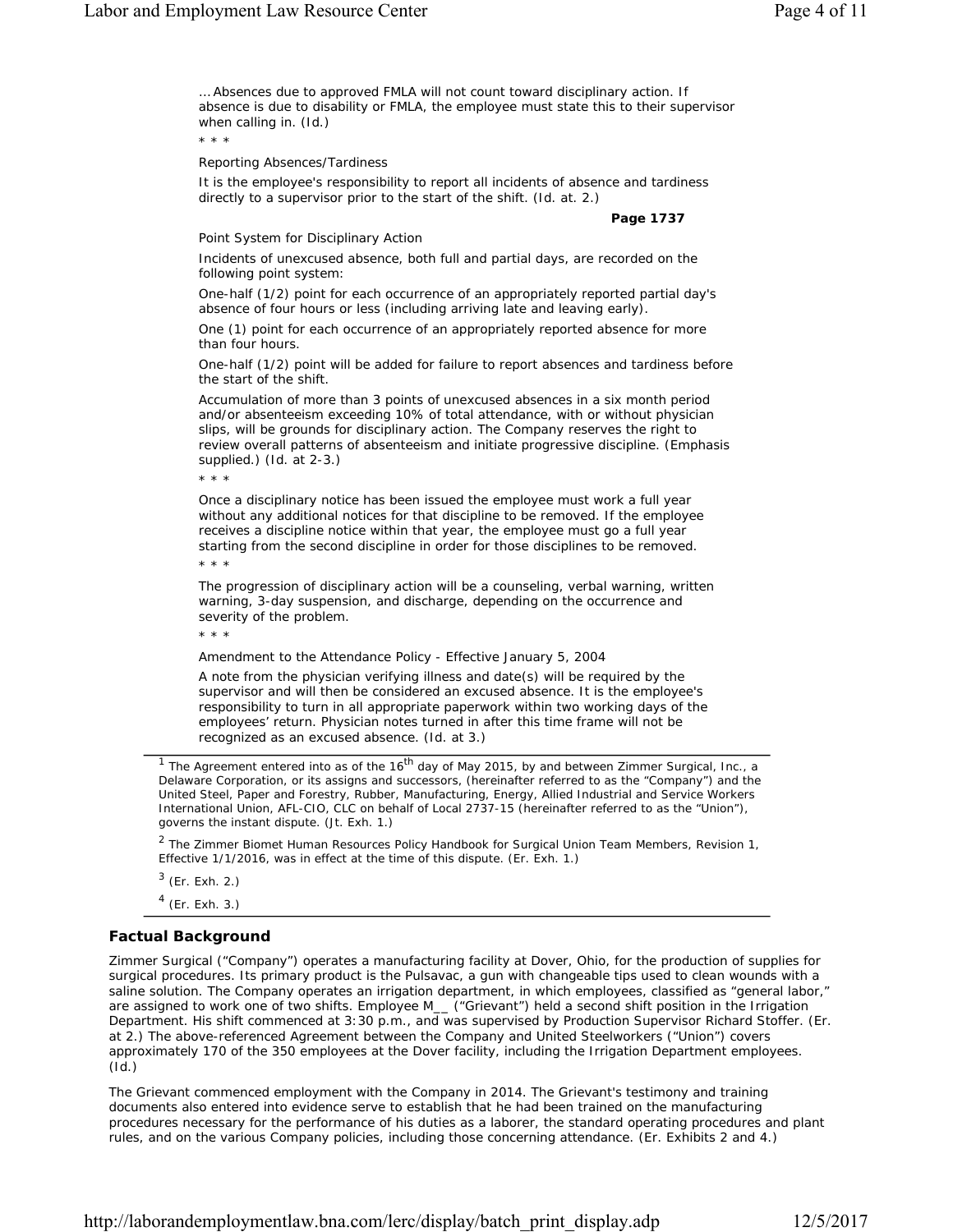Concerning the Company policies germane to this matter, the documentary evidence consisting of the Grievant's training record (Er. Exh. 4.) conveys he was afforded training as follows:

• 2/28/14 and 7/21/15 - Plant Rules (*Id.* at 3; lines 87 & 88.)

• 1/9/15 - HR Policy Handbook Instructions - Revision 1, including the Company's provisions relating to honesty and discipline. (*Id.* at 5; line 164.)

The Grievant clearly testified he had been trained on the Plant Rules and the HR Policy Handbook Instructions and had access to them. He testified he had been trained on how to report absences, including absences necessitated by doctor appointments.

On Friday, July 8, and Saturday, July 9, 2016, <sup>5</sup> the Grievant was scheduled to work his second shift assignment commencing at 3:30 p.m. The Grievant's supervisor, Second Shift Manufacturing Manager Richard Stoffer, testified that the Saturday shift represented mandatory overtime work at the plant necessitated by production demands. The Grievant testified that, on Tuesday, July 5, he had made an appointment with his chiropractor for Friday, July 8, at 3:30 p.m., because his back had been bothering him. He also testified that on that Tuesday, July 5, or Wednesday, July 6, after having made the chiropractor appointment, he had made a reservation at the nearby Gervasi Vineyard for a celebratory birthday dinner on the evening of Friday, July 8. Stoffer testified that at the time the Grievant had made his doctor's appointment and dinner reservation,

**Page 1738**

the Grievant would have known his work schedule for the next several days, including the overtime scheduled for Saturday, July 9, because work schedules had been posted by Wednesday of the prior week.

<sup>5</sup> All dates reference calendar year 2016 unless otherwise noted.

Second Shift Manufacturing Manager Richard Stoffer testified that, on Friday, July 8, the first shift supervisor had taken the Grievant's phone call that he would not be in on Friday or Saturday, and passed that information on to Stoffer, who, in turn, reported the Grievant's absences with his roster at the end of his shift. The Absentee Reports submitted by Stoffer for July 8 and 9 reveal that, on July 8, the Grievant's absence was due to a "Dr. apt. this evening," and that, on July 9, the Grievant was "written off of work by Doctor." (Er. Exh. 7.)

Manager Stoffer essentially testified that, on Saturday morning, word began circulating among the workforce that, instead of working on Friday night, the Grievant actually attended a birthday dinner with three friends at the Gervasi Vineyard, in Canton, Ohio. In this age of pervasive social media, a photo posted on Facebook depicting the Grievant and a female co-worker standing in front of the restaurant during the Grievant's Friday evening shift was circulating throughout the plant. (Er. Exh. 11.) Day Shift Manufacturing Manager Matt Goodwin was apprised of the Facebook post on Saturday morning. Goodwin alerted Stoffer, who, in turn, sent an e-mail to Human Resources Generalist Dan Esway on Saturday, July 9, Esway's day off. (Er. Exh. 8.)

On Monday, July 11, Day Shift Manufacturing Manager Goodwin approached Human Resources Generalist Esway and told Esway he found the Facebook post that other employees had brought to his attention. Upon his return to work that afternoon, the Grievant presented to Second Shift Manufacturing Manager Stoffer a Disability Certificate signed by his doctor, stating that the Grievant, "has been under my professional care and was totally incapacitated from July 9<sup>th</sup> to July 10<sup>th</sup>." (Er. Exh. 10.) Upon comparing the Facebook post with the doctor's note, Esway doubted the veracity of the Grievant's Disability Certificate asserting the Grievant's total incapacitation. Esway printed a copy of the Facebook post showing the Grievant and his friend appearing relaxed and amicable in front of the Gervasi Vineyard. (Er. Exh. 11.)

Mr. Esway then arranged to meet with the Grievant and Union Vice President Lisa Barbee for the purpose of discussing the discrepancy between the Facebook post and the content of the Disability Certificate. (Er. Exh. 10.) That meeting took place on Wednesday, July 13, at which time the Grievant and Barbee were shown both the Facebook post and the doctor's certificate. According to Esway's meeting notes (Er. Exh. 13), the Grievant admitted he had been at the Gervasi Vineyard with a co-worker, and explained did not realize he had been required to return to work after calling off for a doctor's appointment. (*Id.*) Esway noted that the Grievant had become "visibly upset," and took the rest of the day off for vacation. (*Id.*)

Mr. Esway's notes for Thursday, July 14 (Er. Exh. 13) reflect that he, Ms. Barbee and the Grievant met on that date also to discuss the Grievant's termination. According to his notes, Barbee essentially requested that the Company extend leniency to the Grievant in the form of a three-day suspension and Last Chance Agreement in lieu of termination. (*Id.*) Esway responded that the Company did not regard this matter as an attendance issue, "but the fact that Andrew falsified why he was off for the day." (*Id.*) On more than one occasion, Barbee expressed that the Union believed the Company's action in terminating the Grievant's employment was unjust, and that the Union would file a grievance. (*Id.*) According to Esway's notes, the Grievant expressed that he felt termination was unfair, to which Esway responded that the Company's position was final, and that he would try to move the grievance process along "for Andrew's sake." (*Id.*) The Grievant was directed to collect his belongings, turn in his I.D., and was escorted from the premises without incident. (*Id.*) Prior to leaving, the Grievant was provided a succinct letter, dated July 14, which Esway also read to the Grievant in Barbee's presence, terminating his employment. The letter succinctly served to, "confirm [his] termination of employment from Zimmer Biomet, effective 7/14/2016 … for false reporting of reason for unauthorized time off work." (Jt. Exh. 2.)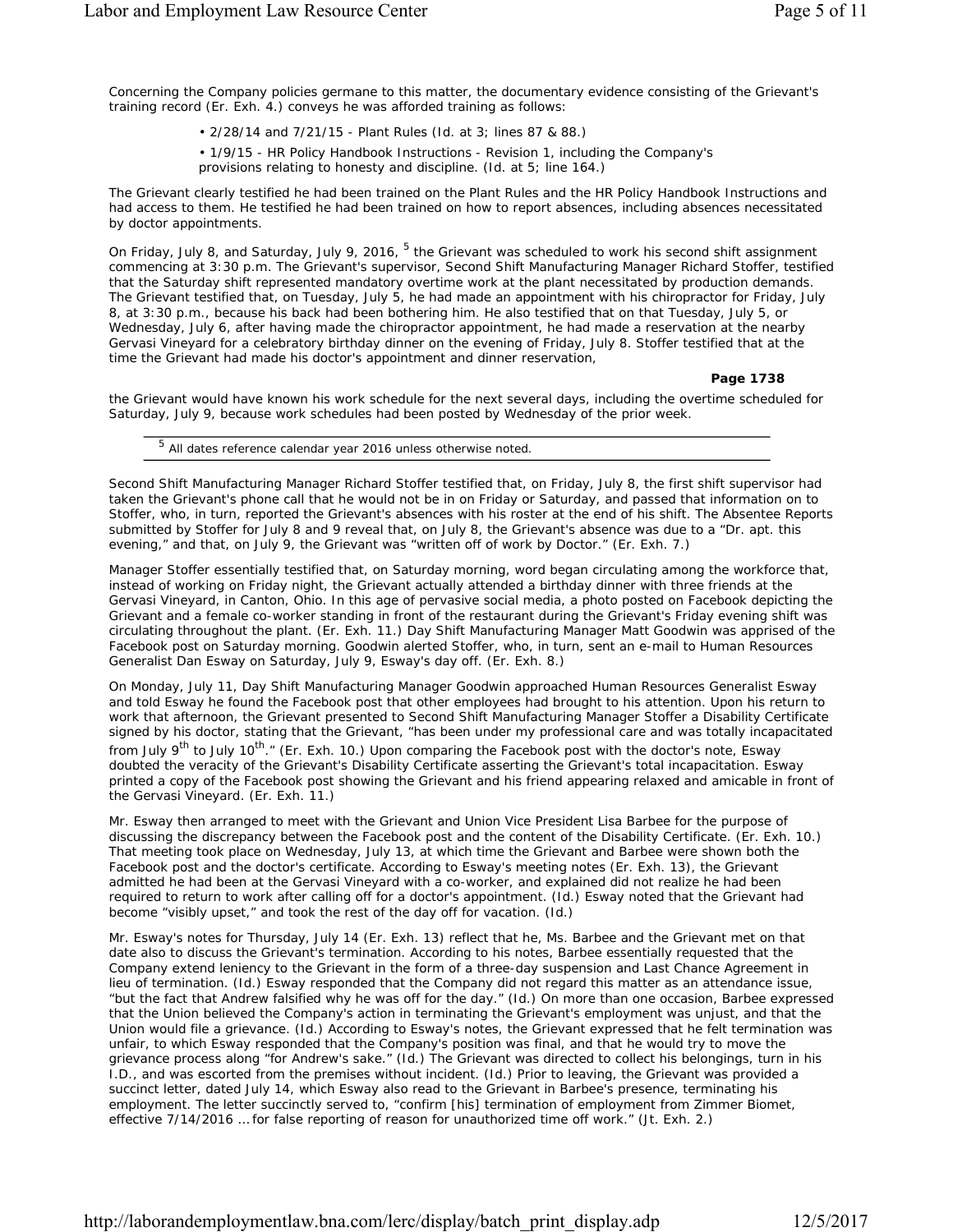On July 15, Union Committee Member George Teischinger filed a Step 1 "Report of Grievance" (Grievance No. 9-16) (Jt. Exh. 3) on the Grievant's behalf, and submitted it to Human Resources Generalist Esway. The "Description of Grievance" reads, "The Union Feels M\_\_'s Firing Was Not For Just Cause." (*Id.* at 1) The "Remedy Requested" states, "Full Reinstatement Immediately." (*Id.*) On that same date, Mr. Esway denied the Grievance 9-16, with a singular sentence stating, "The Company's stance will not change." Mr. Teischinger immediately moved the grievance to Step 2. (*Id.* at 2.)

On August 2, Human Resources Generalist Esway again denied Grievance 9-16 in his Step 2 response, which stated, "The Company's stance remains Grievance denied." Union representative Barbee acknowledged the grievance denial on August 3, and, on behalf

**Page 1739**

of the Grievant, moved Grievance 9-16 to Step 3. (*Id.* at 3.)

On August 31, Human Resources Generalist Esway again denied Grievance 9-16 in his Step 3 response, which simply stated, "The Company's stance remains." On September 1, Union representative Teischinger rejected the Company's stance, and the Union subsequently moved the dispute to arbitration. (*Id* at 4.)

Subsequent to the Grievant's discharge on July 14, and while the parties handled the matter pursuant to Article III of the Agreement, the Union presented correspondence from the Grievant's chiropractor in purported clarification of the July 8 Disability Certificate (Er. Exh. 10), stating that the Grievant was "totally incapacitated from July 8<sup>th</sup> to 10<sup>th></sup>." Employer Exhibit 16 consists of a Disability Certificate dated July 15, and signed by the Grievant's chiropractor, Dr. Brown. The clarified certificate shows the word "totally" blacked out with respect to the phrase "totally incapacitated," and "Remarks" added, as follows:

> This is to clarify that the patient was not to go to work from 7-8-16 to 7-10-16. Excuse me for using the word "Totally." In all of my 47 yrs. in practice I have not had anyone be so "picky." Please see Reverse side! The Patient (M\_) has a lumbar spinal condition that I am treating him for. The recent exacerbation caused him to be seen on 7-8-16. It was my professional opinion that he would respond better to my care if he did not work until Mon. 7-11-16. Thank you for allowing me to further explain this situation. Respectfully, R. L. Brown, DC (Er. Exh. 16.)

On July 19, a letter prepared on the Grievant's behalf from Dr. Brown was submitted to the Company while the instant grievance was in process. That letter reads:

To Whom It May Concern:

To further explain my disability certificate of July 08, 2016. I would add the following comments.

I did not want M\_\_ working or standing on the job for ten hours with repetitive motions of twisting, lifting, reaching and bending. None of these activities relate to eating in a restaurant. Sitting in a restaurant would not be harmful to his condition. Respectfully Submitted,

Richard L. Brown, D.C.

(Er. Exh. 15.)

Overruling the Union's objection, the Arbitrator held that the Grievant's disciplinary record regarding attendance was germane to this dispute, and would be admitted into the arbitration hearing record as so moved by the Company. According to such documentary evidence, discussed more fully below, since the date of the Grievant's hiring in 2014, until the date of termination, his record reflects he had been counseled, warned, and disciplined for various attendance issues. Such actions were undertaken pursuant to the Company's "Policy & Practices Attendance Policy" pertaining to hourly workers. (Er. Exh. 3.)

Specifically, on June 27, 2014, the Grievant was counseled for accumulating over three attendance points within a six-month period from December 26, 2013 through June 25, 2014. (Er. Exh. 5-E.) On July 9, 2014, the Company rescinded the counseling upon the Grievant's submission of a doctor's slip for an April 29, 2014 absence under review. (*Id.*)

Approximately one month later, the Grievant was absent without excuse on July 29, 2014; on August 1, 2014, he was counseled under the Attendance Policy for accumulating over three points within a six-month period. (Er. Exh. 5-D.)

On February 6, 2015, the Grievant was issued a verbal warning for attendance, upon accumulating four points during the six-month period from August 1, 2014 through January 31, 2015. (Er. Exh. 5-C.)

On June 17, 2015, the Grievant was issued a written warning for attendance, upon accumulating 3.5 points during the six-month period from December 13, 2014 through June 12, 2015. (ER Exh. 5-B.)

On October 15, 2015, the Company assessed the Grievant a three-day actual suspension for having accumulated 3.5 points during the six-month period from April 10, 2015 through October 9, 2015. (Er. Exh. 5-A.) As in the previously issued counseling and warning letters, the letter assessing the suspension closed with the admonishment, "Improvement in your attendance is necessary. Failure to do so will result in further disciplinary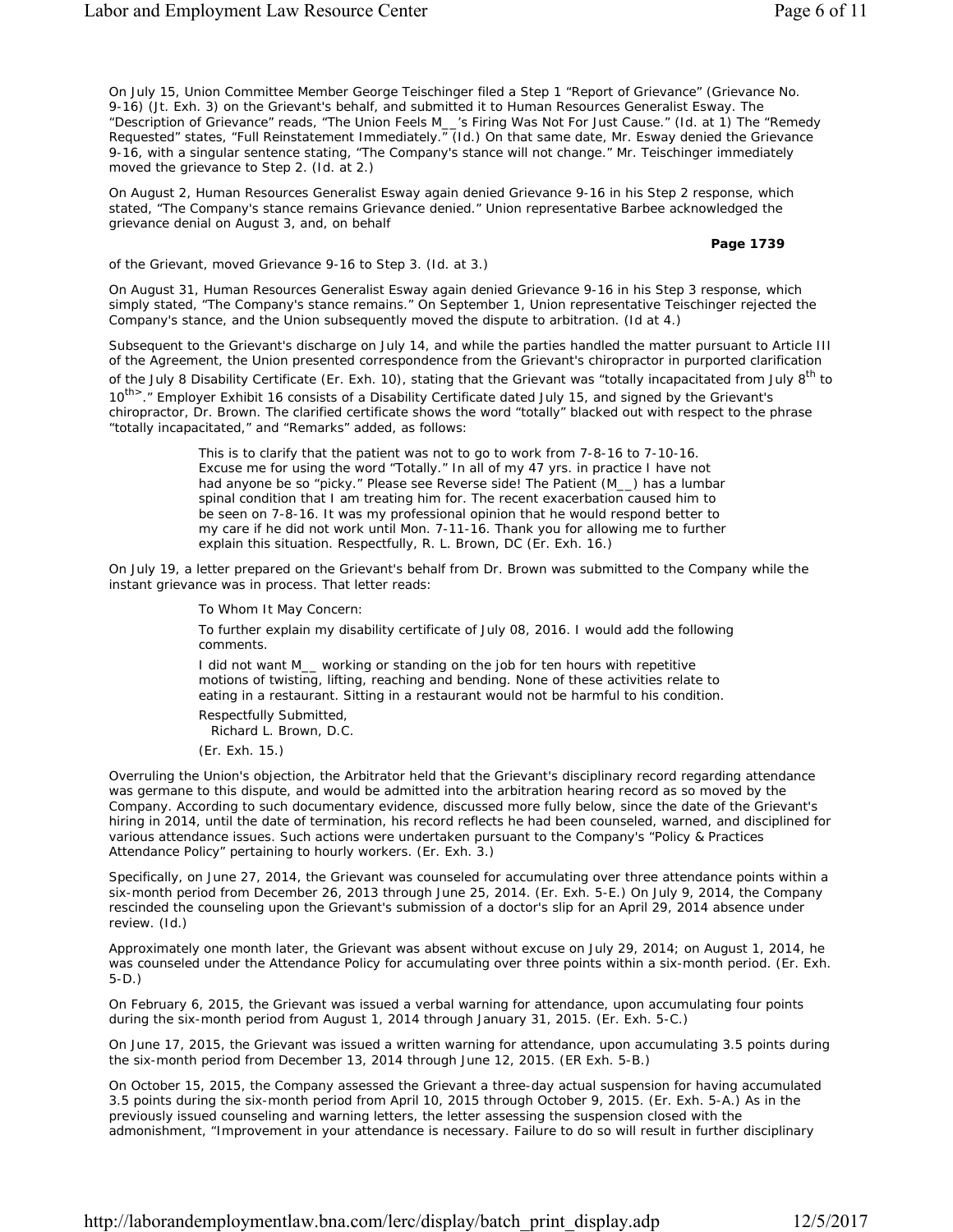action up to, and including termination." Slightly below the middle of the page of the suspension letter is a check box with an "X" marked through it, to the left of a sentence, reading "Offered copy of Attendance policy." The Grievant signed the letter on October 21, 2015. (Er. Exh. 5-A.) Again, the Grievant's testimony reflected familiarity and training on the Attendance Policy.

Under the Company's Attendance Policy, the Grievant's October 15, 2015 suspension and all previous discipline would have been removed if he had worked a full year, until October 15, 2016, without any additional notices. However, the Grievant began accumulating points on April 2, and, hence, failed to establish a "clean slate." According to Employer

**Page 1740**

Exhibit 6, and the accompanying testimony, The Grievant had accumulated 2.0 points Second Shift Manufacturing Manager Richard Stoffer over the six-month period from January 15 through July 14.

It was based on these facts that this case came to me for final resolution.

## **Contentions of the Parties**

## *A. The Company*

According to the Company, the instant dispute is not an attendance case, despite the introduction of evidence and testimony establishing the poor state of the Grievant's attendance record at the time of his termination. The Company stresses that this case concerns the Grievant's dishonesty, a "terminable offense," when, on July 11, he provided an admittedly false doctor's note to excuse his absences, on July 8 and 9, in order to avoid being assessed attendance points. (Co. at 14.) The Company avers that the Grievant's undocumented absences on those dates likely would have resulted in point assessments under the Attendance Policy (Er. Exh. 3), or, if excusable, would have been counted against him under the Attendance Policy's 10% rule. (*Id.*) However, such sanctions may not have led to his termination. Rather, management determined that the discipline of discharge was warranted, and, thus, assessed, for the Grievant's admitted and proven dishonesty by falsely reporting the reason for his absences.

The Company's Plant Rules as found in Zimmer's Standard Operating Procedure (Er. Exh. 2) and provisions contained in the Human Resources Policy Handbook for Surgical Union Team Members (Er. Exh. 1) promulgate clear warnings and the consequences for employees who violate them; including, "disciplinary action up to an including discharge." (Er. Exh. 1 at 18; Er. Exh. 2 at 5.) The Grievant admitted at hearing to his awareness that discharge was a possible consequence of providing false or misleading information, or falsifying reports or records, and that the Company prohibited dishonesty and would not tolerate it. (Co. at 15.)

Furthermore, the Union has never grieved the reasonableness of the rules at issue in this case. Zimmer stands by its right to make and promulgate reasonable rules that are not in conflict with the Agreement. In a 2013 dishonesty case adjudicated by Arbitrator Philip W. Parkinson involving these same parties, Parkinson held, with reference to Employer Exhibit 2, "Standard Operating Procedure - Plant Rules - Zimmer Surgical (Dover, OH), that "the Company's prohibition of falsification … is a legitimate exercise of management authority under the parties' Agreement." (Er. Exh. 17 at 12.)

It is the position of the Company that a fair and proper investigation into the incident at bar was properly conducted by management before reaching a final decision as to discipline. *See*, *Arthur F. Schultz Co.*, 136 LA 1125 (Imundo, 2016); *see also*, *Exxon Mobil Corp.*, 136 LA 567 (Williams, 2016). Zimmer conducted a timely, thorough, and impartial investigation before deciding to discharge the Grievant, who, in the presence of his Union representative, was interviewed by Human Resources Generalist Esway and permitted the opportunity to tell his side of the story. The Company's investigation of this matter was completed in "short order" because the facts were relatively uncomplicated. The Grievant himself provided the evidence necessary to establish that he had dined the Gervasi Vineyard during the evening of July 8, after reporting off work for a doctor's appointment, and failed to explain why he was not at work on July 9, when he had no doctor's appointment and might have been assigned light duty had restrictions been placed upon him. According to Esway's testimony, during the interview the Grievant acknowledged that the doctor's note was false, and admitted that by going out to dinner he was not "totally incapacitated" at the time. Clearly, the Company based its decision to terminate the Grievant upon its full investigation of the facts. (Co. at 17.)

As set forth above, on Monday, July 11, the Grievant submitted the Disability Certificate, dated July 8, from Dr. Brown, stating he was "totally incapacitated from July 8th to July 10th" when such was not the case. (Er. Exh. 10.) The Grievant admitted in his testimony that on the evening of July 8, during hours he normally would have been working, he was celebrating a birthday dinner at the Gervasi Vineyard as depicted in the Facebook photo. (Er. Exh. 11.) The Grievant engaged in misconduct by calling in prior to his shift on July 8, and reporting off for "Dr. apt this evening," and, on July 9, for "Written off of work by Doctor." (Er. Exh. 7.) As an employee "highly familiar" with medical certifications, given he had submitted dozens over his short tenure with the Company based on evidence admitted into the record (Er. Exh. 21), the Grievant should have known that a diagnosis of "total incapacitation" was tantamount to the most extreme medical reason to miss work. Again, the Grievant alone bears responsibility for his misconduct by knowingly engaging in the dishonest behavior of falsely reporting the reason for obtaining time off from work. (Co. at 19.)

It is the firm position of the Company that, in light of the entirety of the established facts

**Page 1741**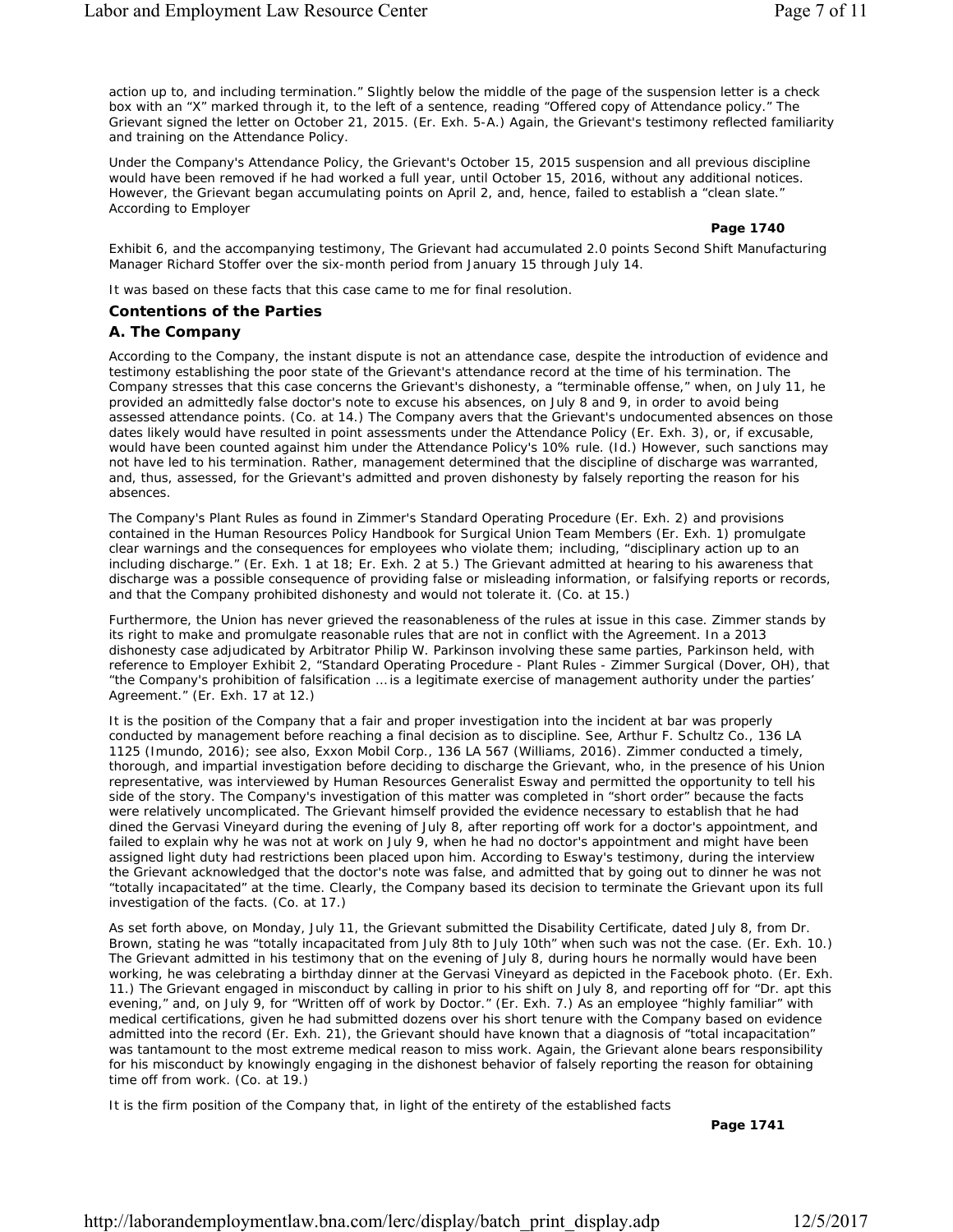and circumstances, it was reasonable for Zimmer to discharge the Grievant for his proven act of dishonesty. According to the Company, "In the common law of arbitration dishonesty is always a terminable offense." Citing *Cadillac Products, Inc.* 76-2 ARB 8541 (Forsyth, 1976), and other authorities, the Company emphasizes that "falsification is a serious matter [and] progressive discipline is not appropriate in an offense of this nature." (*Id.*)

With regard to this particular attendance matter, the Company emphasizes that Zimmer needs employees to come to work when able, and that the Attendance Policy (Er. Exh. 3) allows employees to avail themselves of reasonable amounts of unexcused leave before progressive disciplinary measures are undertaken. The governing Attendance Policy is based on trust; the Company cannot micromanage employees as regards their attendance, and expects all employees to behave honestly with respect to requesting and managing time off. The Employer cannot tolerate employees who "game the system," and when violations become apparent will address them appropriately and fairly under the Attendance Policy. (Co. at 22.)

It is furthermore the position of the Company, that the Grievant's dishonesty caused Zimmer real financial harm. His absence prevented Manufacturing Supervisor Stoffer from running an additional Pulsavac gun cell or assembling more tips on July 8 and 9. (Er. Exh. 19) The Grievant's absence contributed to his department's failure to meet its production targets (Er. Exh. 20), and, as noted above, his absence for false reasons occurred on a date on which mandatory overtime had been scheduled with proper advance notice to all employees. Testimony by Human Resources Generalist Esway established that, if the Grievant had been honest about his physical limitations or medical restrictions, management might have been able to accommodate him by assigning light duty, especially on Saturday, July 9, when overtime had been scheduled. (Co. at 22-23.) Even if the Grievant's absence had had no impact upon production, discharge for the Grievant's dishonesty was the appropriate penalty. *See*, *Columbus and Southern Ohio Elec. Co.*, 84-1 ARB 8009 (Perry, 1983); *see also*, Arbitrator Parkinson's Award in the similar case involving Zimmer employee White. (Er. Exh. 17.)

Lastly, the Company avers that there is no mitigating factor that can make discharge inappropriate when an employee has violated honesty policies. Arbitrators commonly find that duration of employment, for example, is irrelevant in dishonesty cases. *See*, *In re Century Link and Communication Workers of America, Local 3682*, 131 LA 1030 (Oberdank, 2013), and other authorities; *see also*, Arbitrator Parkinson's Award upholding the discharge, for reason of proven dishonesty, of Zimmer employee White, "a twenty year employee with an unblemished record." (Er. Exh. 17.)

In conclusion, the Company avers that the evidence shows that the Grievant was familiar with all Company policies prohibiting falsifying reports or records, and, likewise, was aware of the possibility of being discharged if caught engaging in such misconduct. Discharge is a heavy, but reasonable, penalty in this case for the Grievant's proven misconduct of submitting a medical certification that was knowingly false. The Company afforded the Grievant due process upon learning of the possible misconduct and during the grievance procedure. Condoning such dishonesty by sustaining the grievance would send the wrong message to the work force that engaging in dishonesty may not be career-ending offense. Hence, the Company was provided with just cause to discipline the Grievant for his misconduct. Given all of the facts and circumstances, the Arbitrator should uphold the discipline and deny the grievance in its entirety.

## *B. The Union*

The Union argues that the instant case is "unique and the first of its kind," involving a decision by this Employer to discharge an employee in order to discourage other employees from taking any time off from work. The Grievant was a Union Steward at the time, and the "so called 'unauthorized time off work'" occurred on Friday, July 8, when the Grievant saw his doctor for therapy and treatment of a pre-existing back condition. (Un. at 2-3.)

The Union asserts that the Grievant's July 8 doctor's visit occurred during regular working hours and was properly documented by correspondence from the doctor's office and the treating physician, Dr. Brown. (Er. Exh. 10.) After following proper procedures for reporting off (Er. Exh. 7), on Monday, July 11, the Grievant submitted a doctor's note verifying his July 8 visit and treatment, and subsequently submitted an additional Disability Certificate (Er. Exh. 16) and a letter from his doctor (Er. Exh. 15) in further explanation of his treatment and reason for the July 8 doctor's visit. (Un. at 3.)

It is also the position of the Union that the Company unduly delayed the grievance process by waiting a month before responding to a Union inquiry and after the Union had submitted a formal, written, information request. Upon receipt of the information, the Union concluded that the Company had no justification

## **Page 1742**

for discharging the Grievant, and evidence of bias exists in the form of remarks made by Director of Surgical Operations Sue Shay, who, upon being questioned by the Union if she had played a role in the Grievant's termination, responded "You're damn right I fired his ass." During the arbitration hearing, it became known that Shay's employment with the Company had been terminated. (Un. at 3-4.)

The Union contends that after reporting off in accordance with Attendance Policy procedures (Er. Exh 3) and upon being excused for the day in accordance with customary past practice (Er. Exh. 7), the Grievant apparently committed a supposedly fatal act of going out for dinner on the same day he had received treatment from a doctor for an existing medical condition. There is no evidence that the Grievant violated any work rule, policy or recognized past practice with respect to reporting off for a legitimate medical reason. Similarly, there is no indication that he behaved contrary to instructions or limitations placed upon him by his treating physician. The fact that the Grievant chose to dine a restaurant as opposed to eating at home should not have subjected him to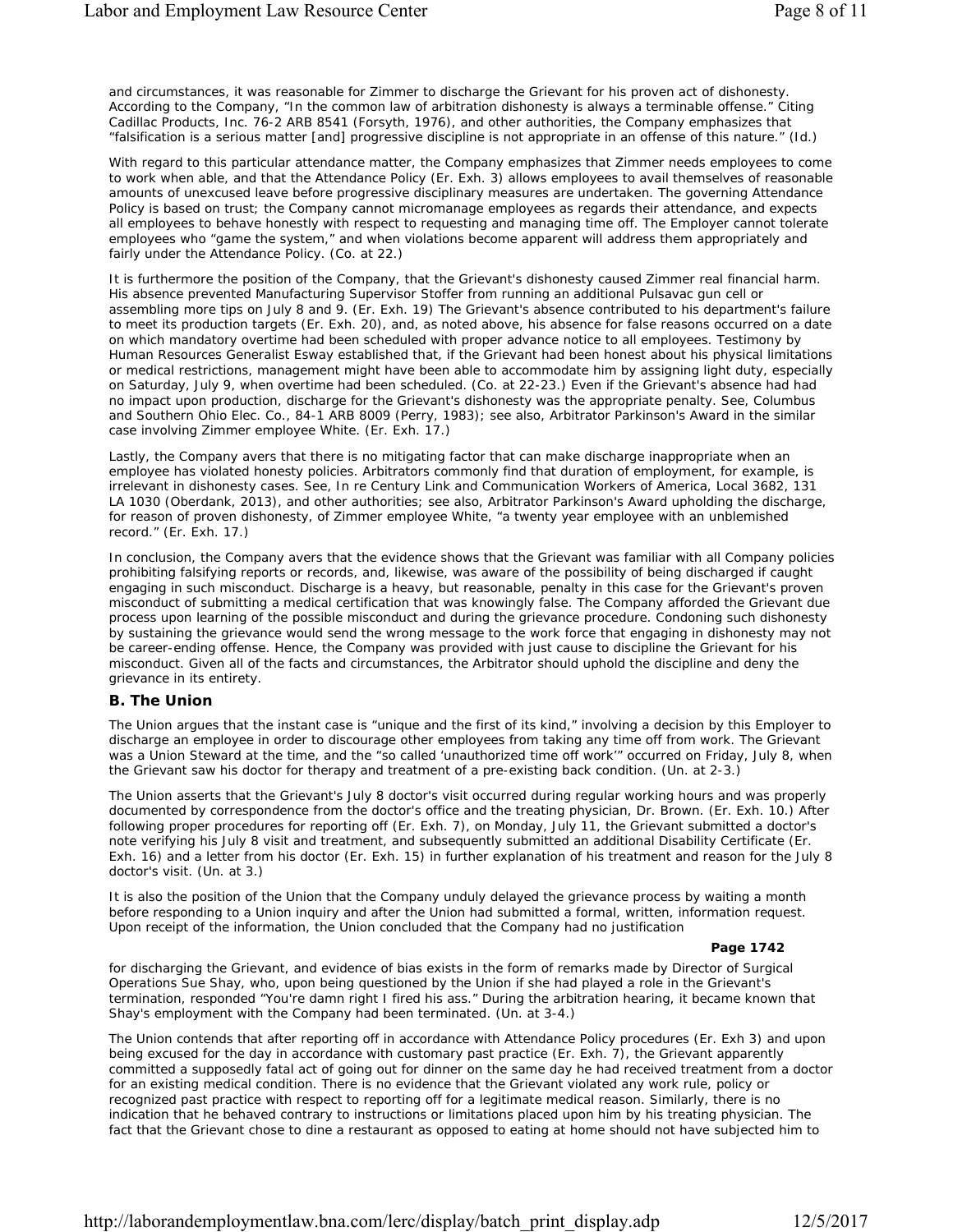additional scrutiny, and certainly should not have served as any basis for terminating his employment with Zimmer. (Un. at 4.)

In terms of the Employer's burden of proof in this case, it is the Union's firm position that the Company did not meet its evidentiary burden. Referencing Elkouri & Elkouri, *How Arbitration Works*, 5th Ed., the Union quotes, as follows:

> Discharge is recognized to be the extreme industrial penalty since the employee's seniority and other contractual benefits, and reputation are at stake. Because of the seriousness of this penalty, the burden generally is held to be on the employer to prove guilt of wrong-doing, and probably always so where the agreement requires "just cause." *See*, Elkouri & Elkouri, *How Arbitration Works*, Ch. 15 at 905 (5th ed. 1997).

Again citing Elkouri & Elkouri, *How Arbitration Works*, 5<sup>th</sup> Ed., the Union emphasizes that the doctor's notes furnished by the Grievant were valid and served to properly excuse the Grievant for the dates in question. The Grievant had a right to rely on the notes prepared by his doctor, a medical professional, concerning his ability to work. Union quotes, as follows:

> A frequent use of medical evidence concerns written certificates from doctors stating that employees named in the certificates were examined on a stated date and were found to be ailing. Arbitrators have held that these certificates, although not conclusive, should be given significant weight in determining whether the absence from work is to be excused due to illness. *See*, Elkouri & Elkouri, *How Arbitration Works*, Ch. 8 at 468 (5<sup>th</sup> ed. 1997).

According to the Union, the highly stringent standard of proof consisting of "beyond a reasonable doubt" is applicable to this case involving the Grievant's alleged misconduct involving dishonesty. *See*, DISCIPLINE & DISCHARGE by Duane Beeler at 21. However, even if the Arbitrator were to find that lesser standards of proof, such as clear and convincing evidence or a preponderance of the evidence, should be applied, the Union is adamant in its opinion that Company has failed to meet its burden of proof. (Un. at 12.)

The Union furthermore submits that the Company lacked just cause for discharging the Grievant, especially when the Seven Question Test, established by Arbitrator Carroll Daugherty, is applied to the facts of this case. *See*, *Grief Bros. Cooperage Corp.*, 42 LA 555 (Daugherty, 1964.) According to the Union, when each of the seven questions comprising Arbitrator Daugherty's multi-faceted test <sup>6</sup> are applied to the Grievant's case, all answers must consist of a resounding "No" based on the insufficiency of the Company's evidence and case in chief. (Un. at 13-17.)

<sup>6</sup> Summarized briefly, the "Seven Tests" for determining whether discipline or discharge was predicated upon "just cause" consist of the following: (1) Reasonableness of the rule or order; (2) Notice or forewarning; (3) Proper investigation prior to administering discipline; (4) Proper investigation with respect to employee representation and due process; (5) Development of evidence or proof; (6) Equal treatment; and (7) Appropriateness of the penalty.

In summary, the Union avers that this case is unique because it is stems from the Company's assessment of discipline based upon the Grievant's suspected motives or intentions, *to wit*, a deliberate act of making of a doctor's appointment and using the diagnosis from that appointment as a pretext for missing work in order to engage in personal pursuits. The weight of the evidence shows that the Grievant followed established practice of reporting off for a doctor's appointment during which time the doctor treated him for recurring back pain and disqualified him from work. As the Company points, out, at the time of the incident, the Grievant's points under the Attendance Policy were so low, he could have simply called off work and received a single absentee point and not have reached the level that would have triggered discipline. (Un. at 18-19.) Here, it is clear that the Company's decision to terminate the Grievant's employment was not based on his failure to comply with a past practice, policy or work rule.

## **Page 1743**

Rather, it was solely and exclusively due to a single Facebook post that showed the Grievant standing in front of a local restaurant on a day on which he had been excused from work by his personal physician. (Un. at 19.)

In closing, the Union maintains that the evidence supports a finding that the Company did not have just cause to discharge the Grievant, that no discipline was warranted, and that the Grievant be returned to work and made whole with respect to wages, benefits, and seniority.

## **Discussion and Findings**

As discussed above, it is the firm position of the Union that my due study of the testimony and evidence presented during the arbitration hearing should result in a finding that the Company lacked just cause to terminate Grievant M\_\_. According to the Union, the record absolutely shows that the Grievant followed all Company procedures for reporting off prior to his shifts on Friday and Saturday, July 8 and 9, was excused by a supervisor from working on both dates as the Absenteeism Reports (Er. Exh. 7) establish, and, that, upon returning to work on Monday, July 11, immediately furnished the Disability Certificate (Er. Exh. 11) as completed by his doctor, who treated him for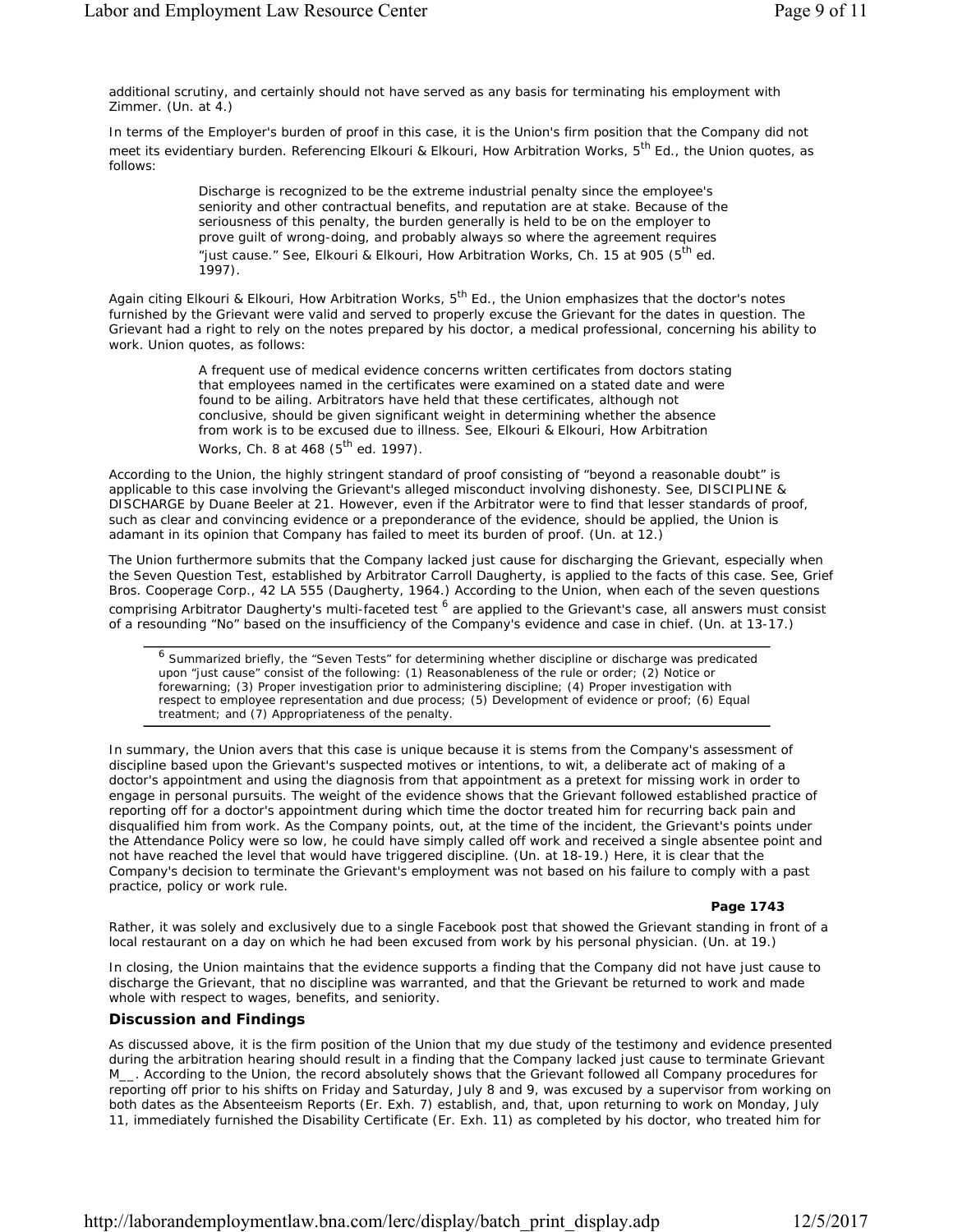back pain. In the Union's view, the Grievant violated no Company rule, policy, procedure, or doctor's recommendation by going out to dinner on July 8; such action was merely an alternative to eating at home.

It is the strong viewpoint of the Union that the Company failed to establish by any standard of evidence any proof of the Grievant's intent to deceive the Company by reporting off on July 8 and 9. According to the Union, the Facebook post simply depicted the Grievant having dinner out, again, instead of staying in, on the same date he had been treated for back pain attributed to a pre-existing medical condition.

The Union submits there was no just cause for termination. According to the testimony, the Grievant had other paid time off available to him, and even if he had reported off without furnishing any medical excuse, dismissal would not have been warranted under the Attendance Policy. (Er. Exh. 3.) Moreover, the Grievant also had been granted intermittent leave under the FMLA for a blood disorder condition, but did not abuse his FMLA privileges by requesting leave under the FMLA for a chiropractic treatment. Again, it is the Union's firm position that management's decision to terminate the Grievant's employment was not established by any tangible or credible evidence whatsoever.

Alternatively, the Company maintains that the Grievant's discharge for "false reporting of reason for unauthorized time off work" is supported by the requisite evidence, and that the record well shows that the Grievant was aware of Zimmer's honesty policies prohibiting falsifying reports or records and giving false or misleading information to Company managers. The Company further avers that the evidence shows that the Grievant was cognizant of the possible disciplinary consequences for failing to maintain proper standards of conduct, and knew that discipline for offenses involving dishonesty may rise to the level of discharge.

Upon my careful study of the testimony and evidence adduced at the arbitration hearing, I concur with the Company that the facts in this matter are relatively straightforward, and that the incident was properly investigated by management both prior to any assessments of discipline and thereafter. The Grievant apparently followed the proper procedures as set forth in the Attendance Policy (Er. Exh. 3) for reporting his absences when, on Friday, July 8, he called the first shift manager to report off of his second shift because of a doctor's appointment, and on Saturday, July 9, because of physical incapacitation. (Er. Exh. 7.) Upon his return to work on Monday, July 11, the Grievant furthermore complied with the Attendance Policy by submitting the Disability Certificate (Er. Exh. 11) signed by his doctor showing he was "totally incapacitated from July  $8^{th}$  to July  $10^{th}$ ."

**[ 1 ]** However, as the indisputable factual record shows, on the morning of Saturday, July 9, day shift management became aware that on the previous evening when the Grievant was not at work after calling off for a 3:30 p.m. doctor's appointment, he instead apparently hosted a birthday dinner for a co-worker at a local winery, as evidenced by the Facebook post of the photo portraying the Grievant and his friend outside the establishment. As the record further shows, in addition to missing work on Friday, July 8, the Grievant missed work on Saturday, July 9 after being excused for reason of having been "written off work by his doctor." On Monday, July 11, when Human Resources Generalist Esway became involved, and compared the Facebook photo with the Grievant's Disability Certificate conveying that July 8 and 9 represented dates on which the Grievant was "under professional care and totally incapacitated," Esway suspected that the Grievant's act of reporting off was for false pretenses, and believed the Grievant was not "totally incapacitated" as the note indicated.

As the Grievant's testimony shows, during the Grievant's meeting with Mr. Esway and his Union representative, he acknowledged he was not "totally incapacitated" as the Disability

### **Page 1744**

Certificate so indicated, and that by going to dinner he showed that such was not the state of his general health. The timing of the events leading up the Grievant's absences, specifically, the known fact of plant overtime for Saturday, July 9, and the Grievant's making of the Friday night dinner reservation on Tuesday or Wednesday of that week either in conjunction with or shortly after he had made his Friday, July 8, doctor's appointment constitute proof that the Grievant intended to secure the time off for personal reasons, and that, whether intentional or not, he did mislead the Company with regard to his reasons for being off work.

Accordingly, based on the full record properly before me in this case wherein the parties agree there is no procedural bar to my review of the merits, I find that the Company's determinations that the Grievant engaged in proven misconduct of "false reporting of reason for unauthorized time off work," in violation of plant rules prohibiting giving false or misleading information to Zimmer Biomet management are supported by the necessary proof consisting of a preponderance of the evidence. The Facebook photo of the Grievant and his companion (Er. Exh 11) is very clear, and depicts him with a relaxed demeanor with no signs of having been treated or experiencing back pain, and absolutely no signs of someone suffering from ill health to the point of being "totally incapacitated," purportedly due to back pain, as indicated on the July 8 Disability Certificate (Er. Exh. 10) tendered by the Grievant on July 11.

Based on the evidentiary record, I must concur with the Company that when management considered the reasons given by the Grievant prior to the start of his 3:30 p.m. shift on July 8 for absences on both July 8 and July 9, as reflected by the Absentee Reports (Er. Exh. 7), in conjunction with the Facebook photo (Er. Exh. 11) and Disability Certificate (Er. Exh. 10), it arrived at a plausible and logical conclusion that the Grievant's conduct was shown to be in violation of the Zimmer Biomet Human Resources Policy Handbook for Surgical Union Team Members (Er. Exh. 1) prohibiting giving false or misleading information and the Standard Operating Procedure - Plant Rules (Er. Exh. 2) prohibiting falsifying any reports or records.